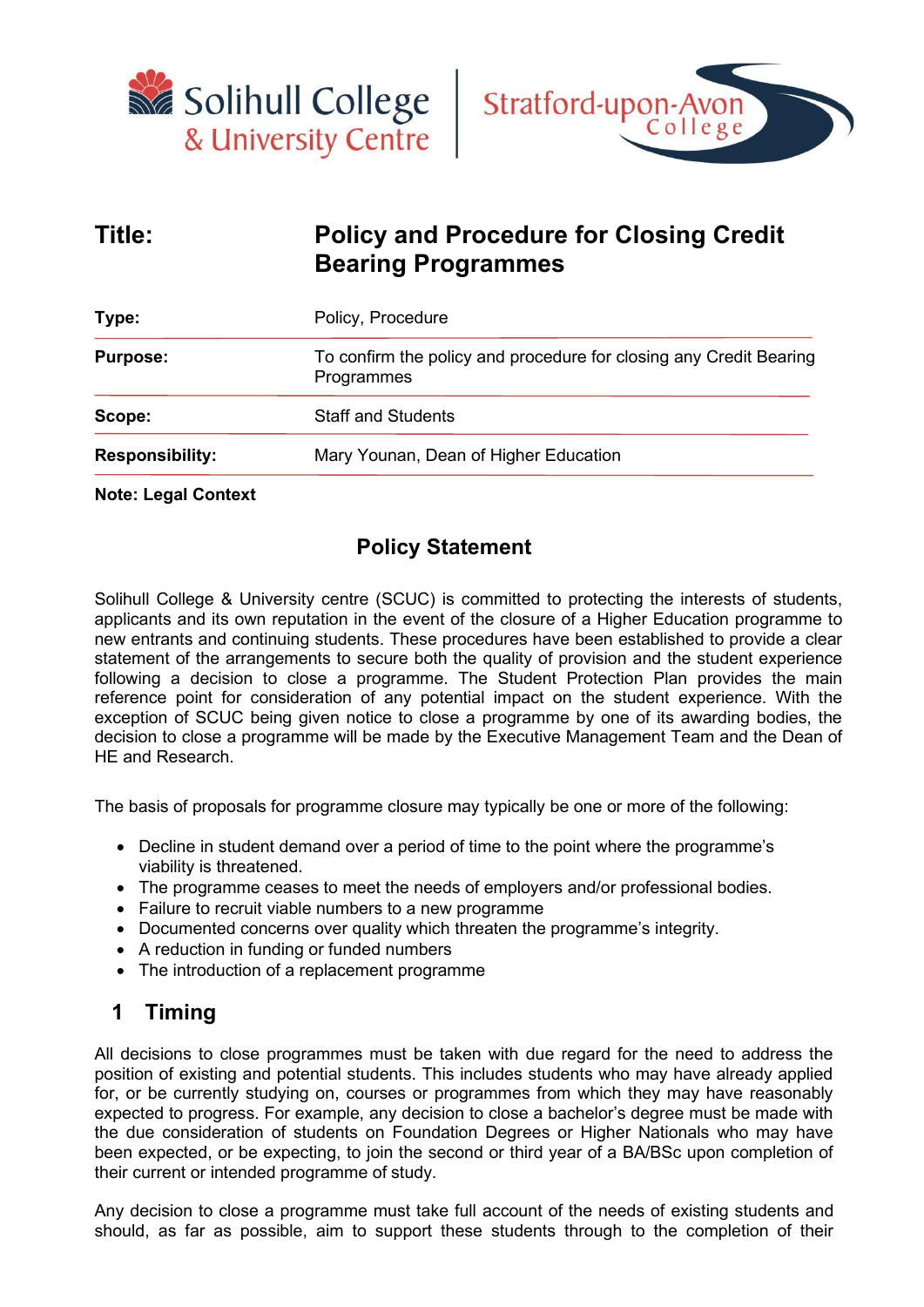



 $intended$ , and possibly subsequent<sup>[1](#page-1-0)</sup> programme of study or put in place appropriate transitional arrangements.

The following procedures **must** be followed for any course discontinued at less than two years' notice as applicants may apply for entry to a course up to two years before taking up their place.

#### **2 Procedures**

Suspension of recruitment to a programme is possible if the Executive Management Team and the Dean of HE and Research has reasons to believe that the issues underlying any proposal to close are temporary or permanent. However, it should be noted that the option to suspend programmes is primarily one which prevents the use of a UCAS code and its potential use in relation to student admissions, and that there is separate process for suspension of recruitment.

In considering proposals, particular attention must be paid to the arrangements made to support:

- Students who have temporarily withdrawn,
- Students who have failed modules and would normally be allowed to retake these the following year
- Students under mitigating circumstances who have been granted an extension beyond the end of the academic year
- Students planning to progress from a Foundation Degree to an Honours Degree

Decisions related to course suspensions or closures are considered by providing:

- Clear rationale for closure.
- Arrangements for phasing out the provision, or the identification of alternative provision, bearing in mind the College's contractual obligations to existing students and applicants holding offers; Measures to be taken to protect the quality of the provision being phased out.
- Evidence of consultation with all relevant stakeholders such as current and prospective students.
- A completed Formal Risk Assessment Record for Programme Closure/Suspension made by the Head of School.

Once the decision has been made to close a programme with current students and/or applicants, the Dean of Higher Education and Research will in consultation with the relevant Head of School monitor that:

- Clear information is provided about the arrangements that are to be put in place for the remainder of their programme of study.
- An agreed timescale within which applicants informed of a decision to close or suspend will be expected to have informed the College of their decision, and or intentions, with regards to further study.
- The necessary teach-out and quality assurance arrangements for existing students to complete their programme of study are maintained.
- Timely communication to inform statutory, regulatory and funding bodies and other key stakeholders such as partner organisations are held and evidenced.
- The point at which applications to the provision should be suspended, and on the means and content of communications to applicants who are already in the system
- The advice provided to continuing students of any transitional arrangements which will be put in place to support them to completion.

<span id="page-1-0"></span><sup>1</sup> Students may have enrolled on Foundation Degrees or Higher Nationals intending to complete "top-up" full degree courses.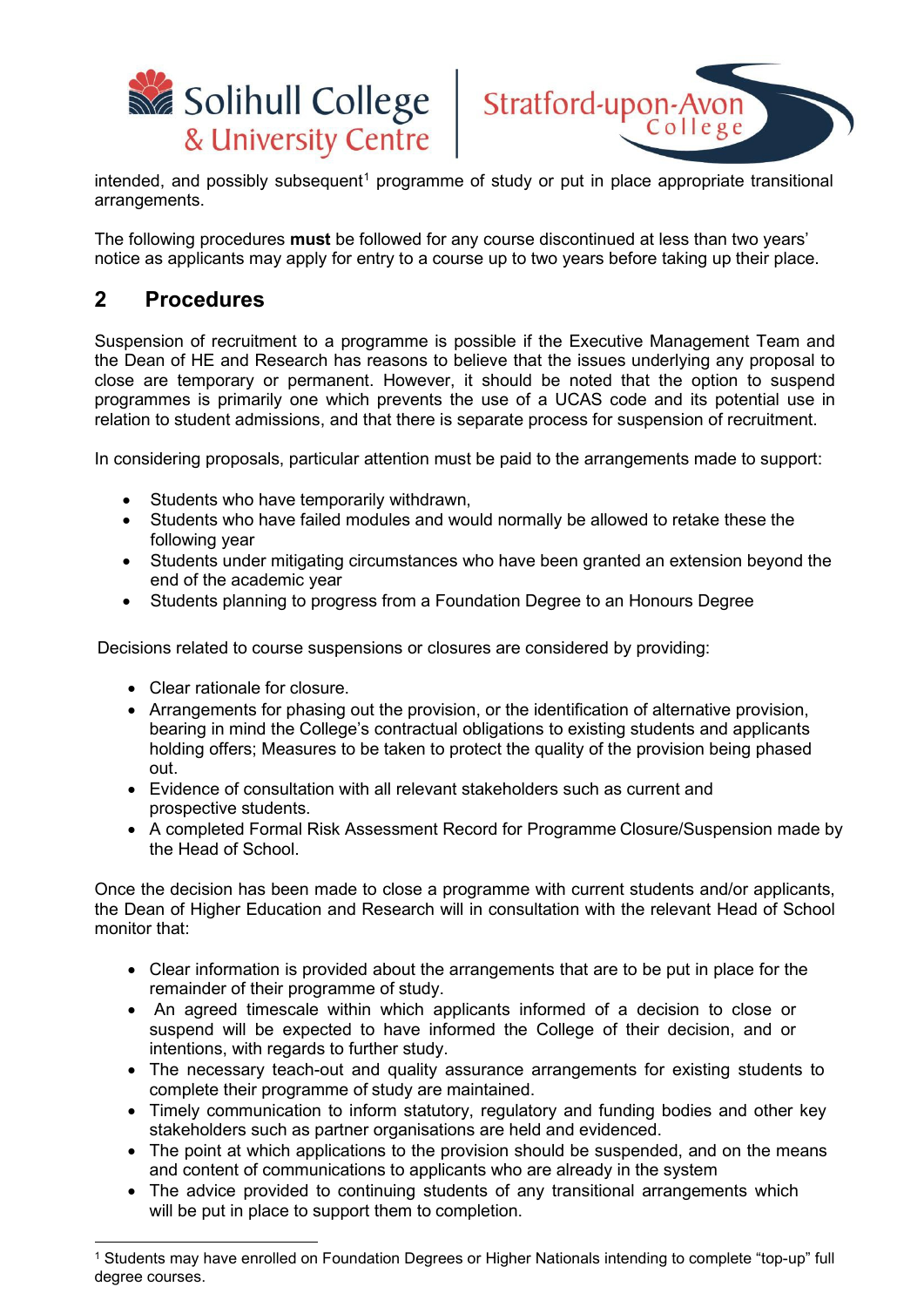



No programme can remain in suspension for longer than two years (during which time it is subject to the normal QA processes). After that time, a decision will be made to re-open, replace, or close the programme as Suspension cannot be either carried forward or extended.

For undergraduate programmes, the Head of School and HE Course Leader should ensure that the programme is removed from the UCAS database, and that notification of the discontinuation is reported for information to the appropriate meetings of Marketing, MIS, HE Administration, and Student Support. If a replacement programme is planned note the change to the provision and ensure that prospective students are notified of the change.

### **3 Informing Applicants**

Course teams should identify any applicants who will be affected by a course or programme Closure or Suspension Decision, and notify them by letter, or by e-mail and copy in HE admission.

The notification must include the Applicant's Name, the Application Code, The Course Title, The Course Code, the timescale within which a reply is expected, and make clear that the applicant has three alternatives:

- Choose an alternative programme at Solihull College and University Centre.
- Choose an alternative Institution and that they should therefore inform both UCAS and Solihull College and University Centre.
- Withdraw completely and inform both UCAS and Solihull College and University Centre.

If the applicant does not reply within the timescale requested in the initial e-mail (or letter), Course teams should issue a reminder letter, or e-mail, advising the applicant that their application will be formally withdrawn if no response is received within ten working days.

For undergraduate programmes, the UCAS procedures must be followed in accordance to UCAS regulations and handbook.

In the event of a decision to discontinue an undergraduate programme, HE Admissions will notify UCAS Research and Statistics Department, using a course amendment form.

All Public Information relating to the programme should be either removed or amended in line with the Competitions and Markets Authority (CMA) guidance, to inform potential applicants that the programme has been withdrawn. The following list provides a reference as to where this information is currently published:

- College Website
- Higher Education Programme Guide
- Programme leaflets web based and hard copy
- UCAS listing
- Awarding body website and prospectus
- Third party e.g. employers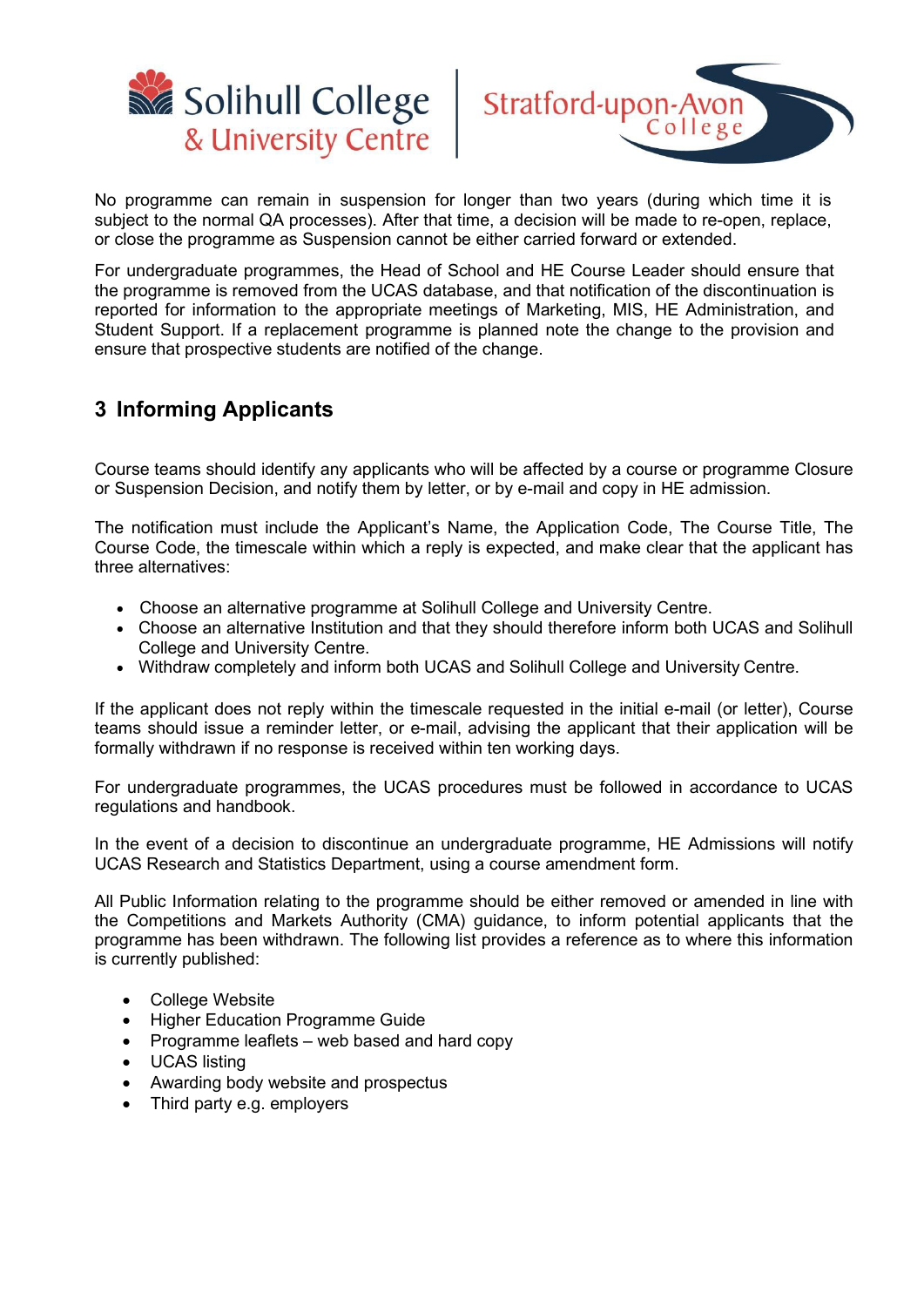



## Formal Risk Assessment Record of for Programme/Course Closure or Suspension Decisions

This template should be used to inform decision(s) with regards to the risks associated with course closure or suspension, and carry out a risk assessment, and for the Dean of Higher Education in consultation with the relevant Head of School to ensure that the procedures described in the Policy and Procedure for Closing Credit Bearing Programmes are followed and managed effectively.

It should also be used to manage risks associated with suspending recruitment to a programme.

Note: This template includes some **common examples** of risks associated with programme closure and/or suspension, but all potential risks should be identified and added as required.

All actions must be clearly described, allocated a completion date, and given a specific named owner (this cannot be a School, Faculty or Course Team).

| <b>Possible Risk</b>                                                                                                                                      | Action(s) identified to<br>manage the risk | <b>Action Owner</b><br>(named person) | Date of next review<br>or of completion |
|-----------------------------------------------------------------------------------------------------------------------------------------------------------|--------------------------------------------|---------------------------------------|-----------------------------------------|
| Failure to manage<br>and minimise impact<br>on applicants                                                                                                 |                                            |                                       |                                         |
| Failure to manage<br>and minimise impact<br>on students having<br>accepted an offer<br>but not yet started                                                |                                            |                                       |                                         |
| Failure to manage<br>and minimise impact<br>on progressing<br>students                                                                                    |                                            |                                       |                                         |
| Failure to manage<br>and minimise impact<br>on students in the<br>last stages of the<br>programme<br>particularly if<br>prejudicing their final<br>result |                                            |                                       |                                         |
| Failure to be in a<br>position to handle<br>any complaint or to<br>offer an appropriate<br>remedy                                                         |                                            |                                       |                                         |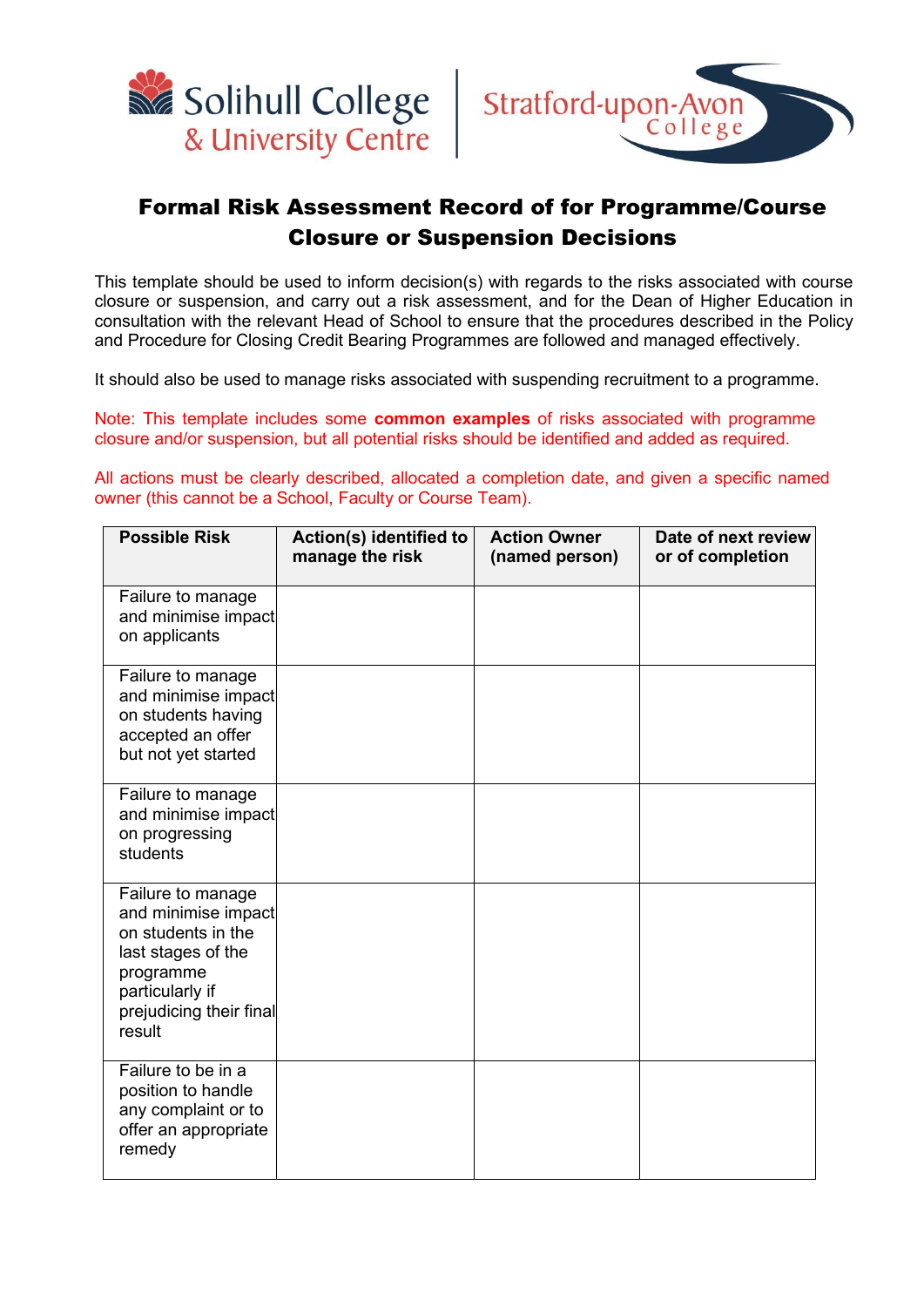



| <b>Possible Risk</b>                                                                                                                                                           | Action(s) identified to<br>manage the risk | <b>Action Owner</b><br>(named person) | Date of next review<br>or of completion |
|--------------------------------------------------------------------------------------------------------------------------------------------------------------------------------|--------------------------------------------|---------------------------------------|-----------------------------------------|
| Loss of key staff<br>(course and admin<br>assistance)                                                                                                                          |                                            |                                       |                                         |
| Inadequate planning<br>for continuation of<br>activity with a<br>transferred provider                                                                                          |                                            |                                       |                                         |
| Failure to provide for<br>consequences of<br>closure (e.g. any<br>right to reside,<br>residential<br>requirements or<br>impact on students<br>with particular<br>disabilities) |                                            |                                       |                                         |
| Failure to provide<br>work environment<br>promised as part of<br>the course but not<br>proposed<br>replacement                                                                 |                                            |                                       |                                         |
| Failure to provide<br>promised placement                                                                                                                                       |                                            |                                       |                                         |
| Failure to provide,<br>arrange or find<br>suitable replacement<br>course, programme<br>or other opportunity                                                                    |                                            |                                       |                                         |
| Failure to maintain<br>accreditation with<br>professional,<br>regulatory or<br>statutory bodies                                                                                |                                            |                                       |                                         |
| Failure to maintain<br>agreed relationship<br>with partner HEI<br>(either course<br>numbers or possible<br>progressions)                                                       |                                            |                                       |                                         |